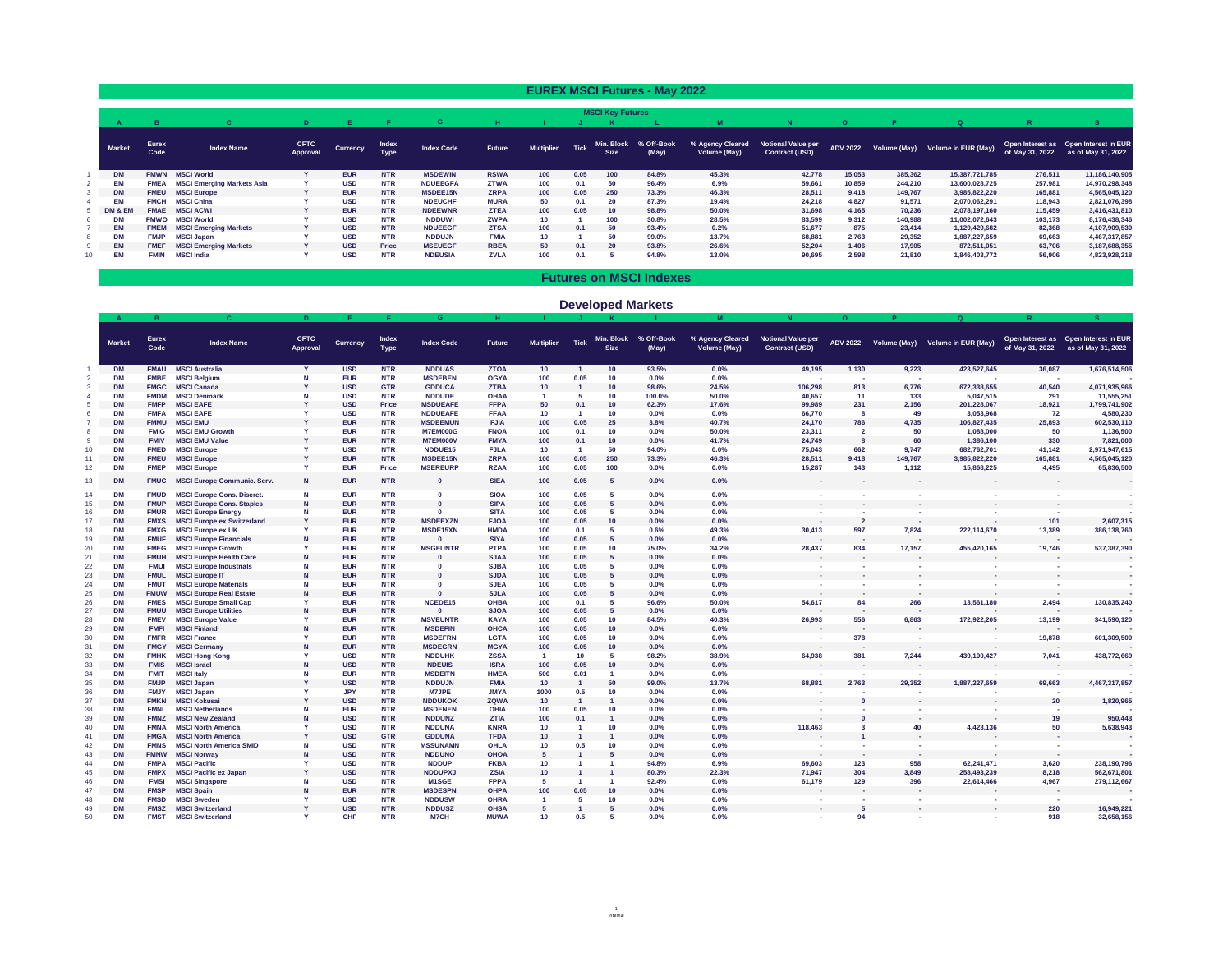|    |               |                      |                                   |                                |                 |                      |                   |               |                   |             |                           |                     |                                         |                                                    | $\mathbf{O}$             |                          | $\Omega$                         |                         |                                                                                             |
|----|---------------|----------------------|-----------------------------------|--------------------------------|-----------------|----------------------|-------------------|---------------|-------------------|-------------|---------------------------|---------------------|-----------------------------------------|----------------------------------------------------|--------------------------|--------------------------|----------------------------------|-------------------------|---------------------------------------------------------------------------------------------|
|    | <b>Market</b> | <b>Eurex</b><br>Code | <b>Index Name</b>                 | <b>CFTC</b><br><b>Approval</b> | <b>Currency</b> | Index<br><b>Type</b> | <b>Index Code</b> | <b>Future</b> | <b>Multiplier</b> | <b>Tick</b> | Min. Block<br><b>Size</b> | % Off-Book<br>(May) | % Agency Cleared<br><b>Volume (May)</b> | <b>Notional Value per</b><br><b>Contract (USD)</b> | <b>ADV 2022</b>          |                          | Volume (May) Volume in EUR (May) | of May 31, 2022         | <b>Open Interest as Appen Interest in EUR <math>^{\dagger}</math></b><br>as of May 31, 2022 |
|    | <b>DM</b>     | <b>FMUK</b>          | <b>MSCI UK</b>                    |                                | <b>GBP</b>      | <b>NTR</b>           | M <sub>1</sub> GB | <b>ZSLA</b>   | 10                |             |                           | 0.0%                | $0.0\%$                                 | 171,336                                            |                          | <b>20</b>                | 3,198,664                        | 379                     | 61,467,641                                                                                  |
| 52 | <b>DM</b>     | <b>FMDK</b>          | <b>MSCI UK</b>                    |                                | <b>USD</b>      | <b>NTR</b>           | <b>NDDUUK</b>     | <b>QBSA</b>   | 10                |             |                           | 0.0%                | 0.0%                                    | 71,137                                             | 73                       | 90                       | 5,976,243                        | 3,328                   | 225,190,628                                                                                 |
| 53 | <b>DM</b>     | <b>FMUS</b>          | <b>MSCI USA</b>                   |                                | <b>USD</b>      | <b>NTR</b>           | <b>NDDUUS</b>     | <b>ZSOA</b>   | 10                |             |                           | 0.0%                | $0.0\%$                                 | 111,995                                            | 24                       | 66                       | 6,899,719                        | 430                     | 45,741,436                                                                                  |
| 54 | <b>DM</b>     | <b>FMGS</b>          | <b>MSCI USA</b>                   |                                | <b>USD</b>      | <b>GTR</b>           | <b>GDDUUS</b>     | <b>JHTA</b>   | 10                |             |                           | 97.4%               | 48.8%                                   | 181,467                                            | 658                      | 3,702                    | 627,079,148                      | 37,054                  | 6,244,384,019                                                                               |
| 55 | <b>DM</b>     | <b>FMUE</b>          | <b>MSCI USA Equal Weighted</b>    |                                | <b>USD</b>      | <b>NTR</b>           | <b>M1USEW</b>     | <b>FJRA</b>   | 10                |             |                           | $0.0\%$             | $0.0\%$                                 | $\sim 10^{-11}$                                    | <b>Contract</b>          | <b>Contract</b>          |                                  | $\sim$                  |                                                                                             |
| 56 | <b>DM</b>     | <b>FMAG</b>          | <b>MSCI USA Growth</b>            |                                | <b>USD</b>      | <b>GTR</b>           | $\bf{0}$          | <b>SJSA</b>   |                   |             |                           | 0.0%                | 0.0%                                    |                                                    | <b>Contract</b>          | $\sim$                   |                                  |                         |                                                                                             |
| 57 | <b>DM</b>     | <b>FMUM</b>          | <b>MSCI USA Momentum</b>          |                                | <b>USD</b>      | <b>NTR</b>           | <b>M1USMMT</b>    | <b>FJTA</b>   | 10                |             | 10                        | 100.0%              | 50.0%                                   | 33,827                                             | 38                       | 987                      | 31,165,369                       | 987                     | 32,389,594                                                                                  |
| 58 | <b>DM</b>     | <b>FMUQ</b>          | <b>MSCI USA Quality</b>           |                                | <b>USD</b>      | <b>NTR</b>           | <b>M1NAUSQL</b>   | <b>FJWA</b>   | 10                |             |                           | 0.0%                | 0.0%                                    |                                                    |                          | $\sim$ 100 $\mu$         |                                  | <b>Contract</b>         |                                                                                             |
| 59 | <b>DM</b>     | <b>FMAV</b>          | <b>MSCI USA Value</b>             |                                | <b>USD</b>      | <b>GTR</b>           | $\bf{0}$          | <b>SJTA</b>   |                   |             |                           | 0.0%                | 0.0%                                    | <b>COL</b>                                         | $\sim$                   | $\sim$ 100 $\mu$         | <b>COL</b>                       | $\sim$ $-$              |                                                                                             |
| 60 | <b>DM</b>     | <b>FMUV</b>          | <b>MSCI USA Value Weighted</b>    |                                | <b>USD</b>      | <b>NTR</b>           | <b>M1USVWG</b>    | <b>FJYA</b>   | 10                |             |                           | 100.0%              | 100.0%                                  | 38,956                                             | 140                      | 851                      | 30,945,232                       | 4,163                   | 154,574,642                                                                                 |
| 61 | <b>DM</b>     | <b>FMWB</b>          | <b>MSCI World</b>                 |                                | <b>GBP</b>      | <b>NTR</b>           | <b>MDWO</b>       | <b>HMIA</b>   |                   |             |                           | 100.0%              | 50.0%                                   | 100,238                                            |                          | 50                       | 4,678,335                        | 64                      | 6,064,507                                                                                   |
| 62 | <b>DM</b>     | <b>FMWO</b>          | <b>MSCI World</b>                 |                                | <b>USD</b>      | <b>NTR</b>           | <b>NDDUWI</b>     | <b>ZWPA</b>   | 10                |             | 100                       | 30.8%               | 28.5%                                   | 83,599                                             | 9,312                    | 140,988                  | 11,002,072,643                   | 103,173                 | 8,176,438,346                                                                               |
| 63 | <b>DM</b>     | <b>FMWN</b>          | <b>MSCI World</b>                 |                                | <b>EUR</b>      | <b>NTR</b>           | <b>MSDEWIN</b>    | <b>RSWA</b>   | 100               | 0.05        | 100                       | 84.8%               | 45.3%                                   | 42,778                                             | 15,053                   | 385,362                  | 15,387,721,785                   | 276,511                 | 11,186,140,905                                                                              |
| 64 | <b>DM</b>     | <b>FMWP</b>          | <b>MSCI World</b>                 |                                | <b>USD</b>      | <b>Price</b>         | <b>MSDUWI</b>     | <b>RVPA</b>   | 10                | 0.5         | <b>25</b>                 | 75.2%               | 2.1%                                    | 27,399                                             | 539                      | 17,680                   | 452,173,816                      | 34,222                  | 894,435,345                                                                                 |
| 65 | <b>DM</b>     | <b>FMWC</b>          | <b>MSCI World Communic. Serv.</b> |                                | <b>USD</b>      | <b>NTR</b>           | <b>NDWUTEL</b>    | <b>HQLA</b>   | 100               | 0.1         |                           | 0.0%                | 0.0%                                    | $\sim$ $-$                                         |                          | $\sim$ 100 $\mu$         |                                  | 82                      | 1,226,977                                                                                   |
| 66 | <b>DM</b>     | <b>FMWD</b>          | <b>MSCI World Cons. Discret.</b>  |                                | <b>USD</b>      | <b>NTR</b>           | <b>NDWUCDIS</b>   | <b>HKTA</b>   | 100               | 0.1         |                           | 0.0%                | 0.0%                                    | <b>COLL</b>                                        |                          |                          | <b>COL</b>                       | $\sim$                  |                                                                                             |
| 67 | <b>DM</b>     | <b>FMWS</b>          | <b>MSCI World Cons. Staples</b>   |                                | <b>USD</b>      | <b>NTR</b>           | <b>NDWUCSTA</b>   | <b>HKWA</b>   | 100               | 0.1         |                           | 0.0%                | 0.0%                                    | <b>COL</b>                                         | <b>Contract</b>          |                          | <b>Contract</b>                  | $\sim$                  |                                                                                             |
| 68 | <b>DM</b>     | <b>FMWR</b>          | <b>MSCI World Energy</b>          |                                | <b>USD</b>      | <b>NTR</b>           | <b>NDWUENR</b>    | <b>HKYA</b>   |                   | 0.1         |                           | 100.0%              | 50.0%                                   | 44,612                                             | 506                      | 11,569                   | 481,763,667                      | 19,438                  | 829,557,883                                                                                 |
| 69 | <b>DM</b>     | <b>FMXA</b>          | <b>MSCI World ex Australia</b>    |                                | <b>USD</b>      | <b>NTR</b>           | $\mathbf{0}$      | <b>SJRA</b>   |                   |             |                           | $0.0\%$             | $0.0\%$                                 | $\sim 100$                                         | $\sim 100$               | $\sim 100$               |                                  | $\sim$ 100 $\pm$        | $\sim$ $-$                                                                                  |
| 70 | <b>DM</b>     | <b>FMWF</b>          | <b>MSCI World Financials</b>      |                                | <b>USD</b>      | <b>NTR</b>           | <b>NDWUFNCL</b>   | <b>HLIA</b>   | 100               | 0.1         |                           | 100.0%              | 50.0%                                   | 22,726                                             | 258                      | 5,306                    | 112,560,947                      | 5,388                   | 119,196,864                                                                                 |
|    | <b>DM</b>     | <b>FMOG</b>          | <b>MSCI World Growth</b>          |                                | <b>USD</b>      | <b>NTR</b>           | <b>NDUGWI</b>     | <b>FGRA</b>   | 10                |             |                           | 97.6%               | 13.9%                                   | 73,296                                             | 294                      | 624                      | 42,692,621                       | 9,280                   | 651,756,931                                                                                 |
| 72 | <b>DM</b>     | <b>FMWH</b>          | <b>MSCI World Health Care</b>     |                                | <b>USD</b>      | <b>NTR</b>           | <b>NDWUHC</b>     | <b>HLSA</b>   | 100               | 0.1         |                           | $0.0\%$             | $0.0\%$                                 | $\sim$                                             |                          | $\sim$ 100 $\mu$         | <b>COL</b>                       | 996                     | 44,700,532                                                                                  |
|    | <b>DM</b>     | <b>FMWI</b>          | <b>MSCI World Industrials</b>     |                                | <b>USD</b>      | <b>NTR</b>           | <b>NDWUIND</b>    | <b>HLTA</b>   | 100               | 0.1         |                           | $0.0\%$             | $0.0\%$                                 | $\mathcal{A}=\{0,1\}$                              | <b>Contract</b>          | <b>Contract Contract</b> | $\sim 100$                       | $\sim 100$ km s $^{-1}$ | $\sim$ $-$                                                                                  |
| 74 | <b>DM</b>     | <b>FMWL</b>          | <b>MSCI World IT</b>              |                                | <b>USD</b>      | <b>NTR</b>           | <b>NDWUIT</b>     | <b>HLWA</b>   | 100               | 0.1         |                           | $0.0\%$             | $0.0\%$                                 | <b>College</b>                                     |                          |                          | <b>Contract</b>                  | 57                      | 2,851,330                                                                                   |
| 75 | <b>DM</b>     | <b>FMWT</b>          | <b>MSCI World Materials</b>       |                                | <b>USD</b>      | <b>NTR</b>           | <b>NDWUMAT</b>    | <b>HLYA</b>   | 100               | 0.1         |                           | $0.0\%$             | $0.0\%$                                 | $\mathcal{A}=\{1,2,3\}$                            | <b>Contract</b>          | $\sim$ 100 $\mu$         | <b>Contract Contract</b>         | $\sim 100$              | $\sim$                                                                                      |
| 76 | <b>DM</b>     | <b>FMWM</b>          | <b>MSCI World Midcap</b>          |                                | <b>USD</b>      | <b>NTR</b>           | <b>MMDUWORN</b>   | ZQYA          | 50                | 0.5         |                           | $0.0\%$             | $0.0\%$                                 | <b>College</b>                                     | <b>Contract Contract</b> |                          | <b>Contract</b>                  | $\sim$                  | $\sim$                                                                                      |
|    | <b>DM</b>     | <b>FMWW</b>          | <b>MSCI World Real Estate</b>     |                                | <b>USD</b>      | <b>NTR</b>           | <b>NDWURE</b>     | <b>HMAA</b>   | 100               | 0.1         |                           | $0.0\%$             | $0.0\%$                                 | $\sim 100$                                         | <b>Contract</b>          | $\sim$ 100 $\sim$        | $\sim 100$                       | $\sim$ $-$              | $\sim$                                                                                      |
| 78 | <b>DM</b>     |                      | <b>FMSC MSCI World Small Cap</b>  |                                | <b>USD</b>      | <b>NTR</b>           | <b>NCUDWI</b>     | <b>OHTA</b>   | 100               | 0.1         |                           | $0.0\%$             | 50.0%                                   | 58,756                                             | $\boldsymbol{0}$         |                          | 164,537                          | 22                      | 1,227,219                                                                                   |
| 79 | <b>DM</b>     |                      | <b>FMWQ MSCI World Utilities</b>  |                                | <b>USD</b>      | <b>NTR</b>           | <b>NDWUUTI</b>    | <b>HMBA</b>   | 100               | 0.1         | . 5                       | $0.0\%$             | $0.0\%$                                 | $\sim 100$                                         | $\sim 100$               | $\sim 100$               | $\sim$ 100 $\mu$                 | $\sim 100$              | $\sim$ $-$                                                                                  |
| 80 | <b>DM</b>     |                      | <b>FMOV MSCI World Value</b>      |                                | <b>USD</b>      | <b>NTR</b>           | <b>NDUVWI</b>     | <b>FMOA</b>   | 10                |             |                           | 98.9%               | 47.5%                                   | 110,734                                            | 324                      | 2,613                    | 270,091,205                      | 12,085                  | 1,284,531,830                                                                               |

|                  | <b>Market</b> | <b>Eurex</b><br>Code | <b>Index Name</b>                                      | <b>CFTC</b><br><b>Approval</b> | <b>Currency</b> | <b>Index</b><br>Type | <b>Index Code</b> | <b>Future</b> | <b>Multiplier</b> | <b>Tick</b> | Min. Block<br><b>Size</b> | % Off-Book<br>(May) | % Agency Cleared<br>Volume (May) | <b>Notional Value per</b><br><b>Contract (USD)</b> | <b>ADV 2022</b> |            | Volume (May)  Volume in EUR (May) | of May 31, 2022 | Open Interest as Open Interest in EUR<br>as of May 31, 2022 |
|------------------|---------------|----------------------|--------------------------------------------------------|--------------------------------|-----------------|----------------------|-------------------|---------------|-------------------|-------------|---------------------------|---------------------|----------------------------------|----------------------------------------------------|-----------------|------------|-----------------------------------|-----------------|-------------------------------------------------------------|
|                  | EM            | <b>FMBZ</b>          | <b>MSCI Brazil</b>                                     |                                | <b>USD</b>      | <b>NTR</b>           | <b>NDUEBRAF</b>   | <b>MUPA</b>   | 100               | 0.1         | <b>20</b>                 | 85.6%               | 48.7%                            | 50,385                                             | 65              | 1,064      | 50,041,554                        | 2,066           | 102,017,549                                                 |
| 82               | ЕM            | <b>FMCL</b>          | <b>MSCI Chile</b>                                      |                                | <b>USD</b>      | <b>NTR</b>           | <b>NDEUSCH</b>    | <b>ZUOA</b>   | 50                | 0.1         | 10                        | 100.0%              | 50.0%                            | 13,839                                             | 266             | 90         | 1,162,610                         | 12,423          | 188,785,998                                                 |
| 83               | EM            | <b>FMCH</b>          | <b>MSCI China</b>                                      |                                | <b>USD</b>      | <b>NTR</b>           | <b>NDEUCHF</b>    | <b>MURA</b>   | 50                | 0.1         | <b>20</b>                 | 87.3%               | 19.4%                            | 24,218                                             | 4,827           | 91,571     | 2,070,062,291                     | 118,943         | 2,821,076,398                                               |
| 84               | EM            | FMCN                 | <b>MSCI China Free</b>                                 |                                | <b>USD</b>      | <b>NTR</b>           | <b>MSCNXNUS</b>   | <b>ZUYA</b>   | 50                | 0.1         | <b>20</b>                 | 0.0%                | 0.0%                             |                                                    | 210             |            | <b>Contract</b>                   | 83              | 3,001,031                                                   |
| 85               | <b>EM</b>     | <b>FMHC</b>          | <b>MSCI China Hong Kong Listed</b><br><b>Large Cap</b> |                                | <b>USD</b>      | <b>Price</b>         | <b>MXCKLU</b>     | <b>SHEA</b>   | 50                | 0.1         |                           | 0.0%                | 0.0%                             | $\sim$                                             |                 |            |                                   |                 |                                                             |
| 86               | ЕM            | <b>FMCT</b>          | <b>MSCI China Tech 100</b>                             |                                | <b>USD</b>      | <b>NTR</b>           | <b>MXCHNTEC</b>   | <b>SJWA</b>   | 10                | 0.5         |                           | $0.0\%$             | 0.0%                             |                                                    |                 |            |                                   |                 |                                                             |
| 87               | EM            | <b>FMCO</b>          | <b>MSCI Colombia</b>                                   |                                | <b>USD</b>      | <b>NTR</b>           | <b>NDEUSCO</b>    | <b>ZVBA</b>   | 10 <sub>1</sub>   |             | 10                        | 100.0%              | 50.0%                            | 23,762                                             | 57              | 125        | 2,772,525                         | 2,084           | 56,277,532                                                  |
| 88               | EM            | <b>FMCZ</b>          | <b>MSCI Czech Rep</b>                                  |                                | <b>USD</b>      | <b>NTR</b>           | <b>NDEUSCZ</b>    | <b>ZVCA</b>   | 50                | 0.1         |                           | 0.0%                | 0.0%                             |                                                    |                 |            |                                   | <b>Contract</b> |                                                             |
| 89               | EM            | <b>FMEY</b>          | <b>MSCI Egypt</b>                                      |                                | <b>USD</b>      | <b>NTR</b>           | <b>NDEUSEG</b>    | <b>ZVDA</b>   | 50                | 0.5         |                           | 0.0%                | 0.0%                             | <b>College</b>                                     |                 |            |                                   | 106             | 2,495,893                                                   |
| 90               | EM            | <b>FMXC</b>          | <b>MSCI EM Asia ex China</b>                           |                                | <b>USD</b>      | <b>NTR</b>           | <b>M2CXEC</b>     | <b>SJPA</b>   | 10                |             |                           | 0.0%                | 0.0%                             |                                                    |                 |            |                                   |                 |                                                             |
| 91               | EM            | <b>FMMC</b>          | <b>MSCI EM Communic. Serv.</b>                         |                                | <b>USD</b>      | <b>NTR</b>           | <b>NDUFTS</b>     | <b>HJIA</b>   | 50                | 0.1         |                           | 0.0%                | 0.0%                             | $\sim 100$                                         |                 |            |                                   |                 |                                                             |
| 92               | EM            | <b>FMMD</b>          | <b>MSCI EM Cons. Discret.</b>                          |                                | <b>USD</b>      | <b>NTR</b>           | <b>NDUFCD</b>     | <b>HJLA</b>   | 50                | 0.1         |                           | 0.0%                | 0.0%                             |                                                    |                 |            |                                   |                 |                                                             |
| 93               | EM            | <b>FMMS</b>          | <b>MSCI EM Cons. Staples</b>                           |                                | <b>USD</b>      | <b>NTR</b>           | <b>NDUFCONS</b>   | <b>HJOA</b>   | 50                | 0.1         |                           | 0.0%                | 0.0%                             | <b>Contract</b>                                    |                 |            | <b>Contract</b>                   |                 |                                                             |
| 94               | ЕM            | <b>FMMR</b>          | <b>MSCI EM Energy</b>                                  |                                | <b>USD</b>      | <b>NTR</b>           | <b>NDUFEG</b>     | <b>HJPA</b>   | 50                | 0.1         |                           | 0.0%                | 0.0%                             |                                                    |                 |            |                                   |                 |                                                             |
| 95               | EM            | <b>FMMF</b>          | <b>MSCI EM Financials</b>                              |                                | <b>USD</b>      | <b>NTR</b>           | <b>NDUFFIN</b>    | <b>HJRA</b>   | 50                | 0.1         |                           | 0.0%                | 0.0%                             | $\sim$                                             | 27              |            | <b>Contract</b>                   |                 |                                                             |
|                  | ЕM            |                      | <b>MSCI EM Health Care</b>                             |                                | <b>USD</b>      | <b>NTR</b>           | <b>NDUFHC</b>     | <b>HJSA</b>   | 50                | 0.1         |                           | 0.0%                | 0.0%                             |                                                    |                 |            |                                   |                 |                                                             |
|                  | EM            |                      | <b>MSCI EM Industrials</b>                             |                                | <b>USD</b>      | <b>NTR</b>           | <b>NDUFIND</b>    | <b>HJTA</b>   | 50                | 0.1         |                           | 0.0%                | 0.0%                             | <b>Contract</b>                                    |                 |            | <b>Contract Contract</b>          | $\sim$          |                                                             |
|                  | EM            | <b>FMML</b>          | <b>MSCI EM IT</b>                                      |                                | <b>USD</b>      | <b>NTR</b>           | <b>NDUFIT</b>     | <b>HJWA</b>   | 50                | 0.1         |                           | 0.0%                | 0.0%                             |                                                    |                 |            |                                   |                 |                                                             |
| 99               | EM            | <b>FMMT</b>          | <b>MSCI EM Materials</b>                               | N.                             | <b>USD</b>      | <b>NTR</b>           | <b>NDUFML</b>     | <b>HJYA</b>   | 50                | 0.1         |                           | $0.0\%$             | 0.0%                             | <b>Contract</b>                                    |                 |            | <b>Contract</b>                   | $\sim$          | $\sim$                                                      |
| 100              | EM            | <b>FMMW</b>          | <b>MSCI EM Real Estate</b>                             |                                | <b>USD</b>      | <b>NTR</b>           | <b>NE106875</b>   | <b>HKAA</b>   | 50                | 0.1         |                           | $0.0\%$             | 0.0%                             | $\sim$                                             |                 |            | <b>College</b>                    |                 |                                                             |
| 101              | EM            | <b>FMMQ</b>          | <b>MSCI EM Utilities</b>                               |                                | <b>USD</b>      | <b>NTR</b>           | <b>NDUFULI</b>    | <b>HKIA</b>   | 50                | 0.1         |                           | $0.0\%$             | $0.0\%$                          | $\sim 100$                                         | $\sim 100$      | $\sim$ $-$ | <b>Contract</b>                   | $\sim$          | $\sim$                                                      |
| 102 <sub>2</sub> | EM            | <b>FMEM</b>          | <b>MSCI Emerging Markets</b>                           |                                | <b>USD</b>      | <b>NTR</b>           | <b>NDUEEGF</b>    | <b>ZTSA</b>   | 100               | 0.1         | 50                        | 93.4%               | 0.2%                             | 51,677                                             | 875             | 23,414     | 1,129,429,682                     | 82,368          | 4,107,909,530                                               |
| 103              | EM            | <b>FMEF</b>          | <b>MSCI Emerging Markets</b>                           |                                | <b>USD</b>      | <b>Price</b>         | <b>MSEUEGF</b>    | <b>RBEA</b>   | 50                | 0.1         | <b>20</b>                 | 93.8%               | 26.6%                            | 52,204                                             | 1,406           | 17,905     | 872,511,051                       | 63,706          | 3, 187, 688, 355                                            |
| 104              | ΕM            | <b>FMEN</b>          | <b>MSCI Emerging Markets</b>                           |                                | <b>EUR</b>      | <b>NTR</b>           | <b>MSDEEEMN</b>   | <b>RZIA</b>   | 100               | 0.1         | 20                        | 81.1%               | 31.6%                            | 48,323                                             | 642             | 8,518      | 384,223,260                       | 21,260          | 991,353,800                                                 |
| 105              | <b>EM</b>     | <b>FMEA</b>          | <b>MSCI Emerging Markets Asia</b>                      |                                | <b>USD</b>      | <b>NTR</b>           | <b>NDUEEGFA</b>   | <b>ZTWA</b>   | 100               | 0.1         | 50                        | 96.4%               | 6.9%                             | 59,661                                             | 10,859          | 244,210    | 13,600,028,725                    | 257,981         | 14,970,298,348                                              |
| 106              | EM            | <b>FMXK</b>          | <b>MSCI Emerging Markets Asia ex</b><br><b>Korea</b>   | <b>N</b>                       | <b>USD</b>      | <b>NTR</b>           | <b>M1CXNPSA</b>   | <b>MXAA</b>   | 10                | 0.5         | <b>25</b>                 | $0.0\%$             | $0.0\%$                          |                                                    |                 |            |                                   |                 |                                                             |
| 107              | EM            | <b>FMEE</b>          | <b>MSCI Emerging Markets EMEA</b>                      |                                | <b>USD</b>      | <b>NTR</b>           | <b>NDDUEMEA</b>   | <b>ZTYA</b>   | 100               | 0.1         | 50                        | 61.2%               | 28.1%                            | 30,414                                             | 1,515           | 18,769     | 532,846,638                       | 49,954          | 1,412,958,779                                               |
| 108              | EM            | <b>FMXT</b>          | <b>MSCI Emerging Markets EMEA</b><br>ex Turkey         | $\mathbf v$                    | <b>USD</b>      | <b>NTR</b>           | <b>M1CXTUR</b>    | <b>FMTA</b>   | 50                | 0.5         |                           | 0.0%                | 0.0%                             |                                                    |                 |            |                                   |                 |                                                             |
| 109              | EM            | <b>FMMG</b>          | <b>MSCI Emerging Markets Growth</b>                    |                                | <b>USD</b>      | <b>NTR</b>           | <b>NDUEEGFN</b>   | <b>FMWA</b>   | 100               | 0.1         |                           | $0.0\%$             | $0.0\%$                          |                                                    |                 |            | <b>Contract</b>                   |                 |                                                             |
| 110              | EM            | <b>FMXB</b>          | <b>MSCI Emerging Markets LatAm</b><br>ex Brazil        |                                | <b>USD</b>      | <b>NTR</b>           | M1LA7             | <b>FLPA</b>   | 10                | 0.5         |                           | 0.0%                | $0.0\%$                          | <b>College</b>                                     | $\bf{0}$        |            |                                   |                 |                                                             |
| 111              | <b>EM</b>     | <b>FMEL</b>          | <b>MSCI Emerging Markets Latin</b><br>Am.              |                                | <b>USD</b>      | <b>NTR</b>           | <b>NDUEEGFL</b>   | <b>ZULA</b>   | 100               | 0.1         | <b>20</b>                 | 86.2%               | 21.7%                            | 50,000                                             | 1,002           | 10,997     | 513,256,507                       | 42,424          | 2,092,011,304                                               |

# **Emerging Markets**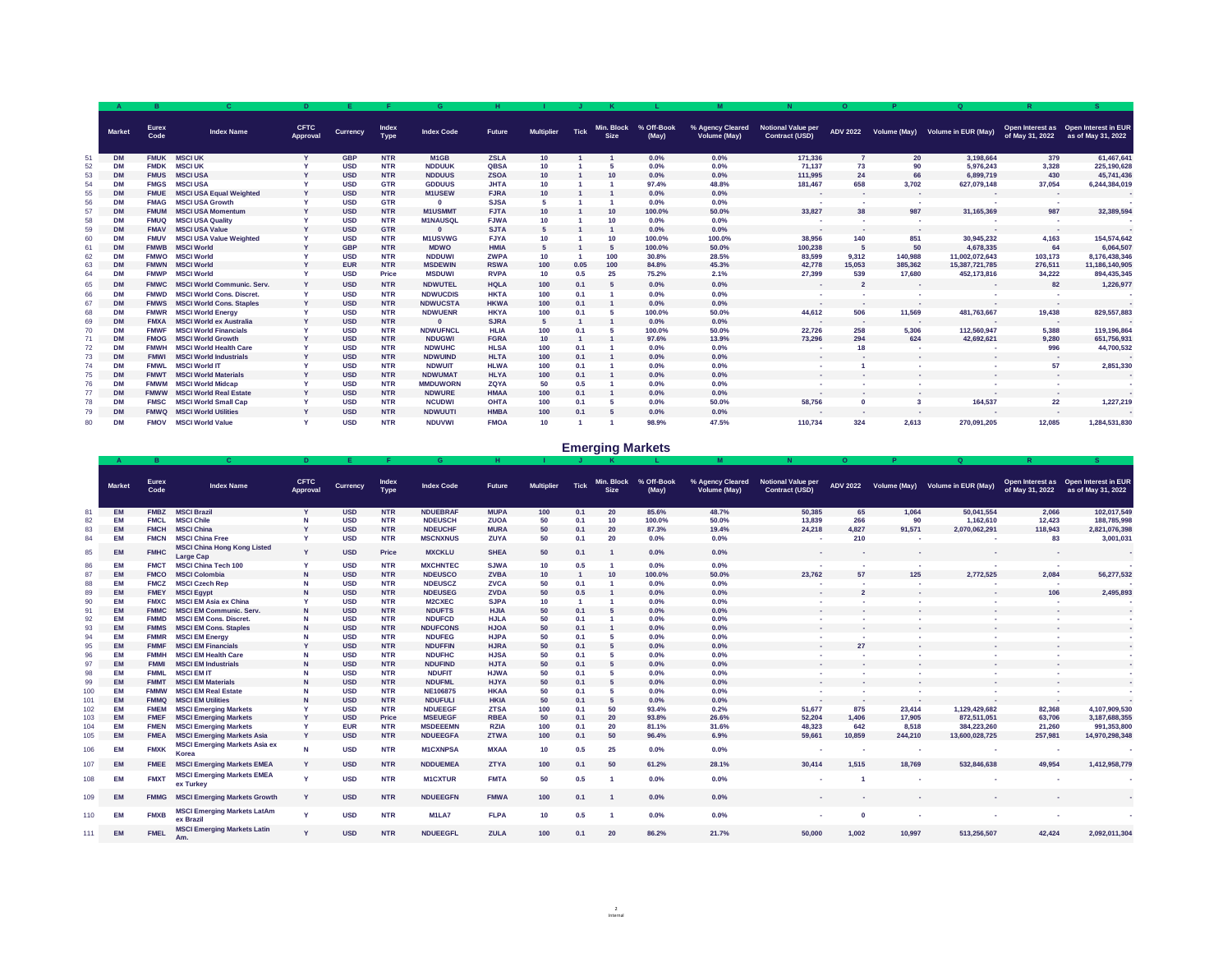|     |               | $\mathbf{B}$         |                                    |                                |                 |                             | G                 |               |                   |             |                           |                     | M                                       |                                             | $\overline{O}$  |                 | $\Omega$                         | $\overline{R}$  |                                                             |
|-----|---------------|----------------------|------------------------------------|--------------------------------|-----------------|-----------------------------|-------------------|---------------|-------------------|-------------|---------------------------|---------------------|-----------------------------------------|---------------------------------------------|-----------------|-----------------|----------------------------------|-----------------|-------------------------------------------------------------|
|     | <b>Market</b> | <b>Eurex</b><br>Code | <b>Index Name</b>                  | <b>CFTC</b><br><b>Approval</b> | <b>Currency</b> | <b>Index</b><br><b>Type</b> | <b>Index Code</b> | <b>Future</b> | <b>Multiplier</b> | <b>Tick</b> | Min. Block<br><b>Size</b> | % Off-Book<br>(May) | % Agency Cleared<br><b>Volume (May)</b> | Notional Value per<br><b>Contract (USD)</b> | <b>ADV 2022</b> |                 | Volume (May) Volume in EUR (May) | of May 31, 2022 | Open Interest as Open Interest in EUR<br>as of May 31, 2022 |
| 112 | ЕM            | <b>FMMV</b>          | <b>MSCI Emerging Markets Value</b> |                                | <b>USD</b>      | <b>NTR</b>                  | <b>NUVEEMVN</b>   | <b>FMPA</b>   | 100               | 0.1         |                           | 0.0%                | 0.0%                                    |                                             |                 |                 | <b>College</b>                   | 36              | 1,887,202                                                   |
| 113 | EM            | <b>FMCG</b>          | <b>MSCI GCC Countries</b>          |                                | <b>USD</b>      | <b>NTR</b>                  | M1GCGCC           | <b>OHDA</b>   | 50                | 0.5         |                           | $0.0\%$             | 0.0%                                    | <b>Contract</b>                             |                 |                 | <b>COLL</b>                      | $\sim$          |                                                             |
| 114 | ЕM            | <b>FMHU</b>          | <b>MSCI Hungary</b>                | N                              | <b>USD</b>      | <b>NTR</b>                  | <b>NDEUSHG</b>    | <b>ZVEA</b>   | 100               | 0.1         |                           | 0.0%                | 0.0%                                    | $\sim$                                      | <b>Contract</b> |                 |                                  |                 |                                                             |
| 115 | <b>EM</b>     | <b>FMIN</b>          | <b>MSCI India</b>                  |                                | <b>USD</b>      | <b>NTR</b>                  | <b>NDEUSIA</b>    | <b>ZVLA</b>   | 100               | 0.1         |                           | 94.8%               | 13.0%                                   | 90,695                                      | 2,598           | 21,810          | 1,846,403,772                    | 56,906          | 4,823,928,218                                               |
| 116 | ЕM            |                      | <b>MSCI Indonesia</b>              | N                              | <b>USD</b>      | <b>NTR</b>                  | <b>NDEUINF</b>    | <b>ZSRA</b>   | 10                | 0.5         | 10                        | 74.9%               | 37.0%                                   | 17,405                                      | 771             | 10,524          | 170,976,647                      | 18,640          | 315,625,502                                                 |
| 117 | <b>EM</b>     | <b>FMKW</b>          | <b>MSCI Kuwait</b>                 | <b>N</b>                       | <b>USD</b>      | <b>NTR</b>                  | <b>MGCUKWN</b>    | <b>OHEA</b>   | 10 <sub>1</sub>   | 0.5         | 10                        | 100.0%              | 1.1%                                    | 16,281                                      | 176             | 235             | 3,571,383                        | 7,117           | 107,024,055                                                 |
| 118 | ЕM            |                      | <b>MSCI Malaysia</b>               |                                | <b>USD</b>      | <b>NTR</b>                  | <b>NDDUMAF</b>    | <b>ZVOA</b>   | 100               | 0.1         |                           | 92.3%               | 32.7%                                   | 34,773                                      | 349             | 2,742           | 89,002,350                       | 13,019          | 421,449,566                                                 |
| 119 | <b>EM</b>     | <b>FMMX</b>          | <b>MSCI Mexico</b>                 | N.                             | <b>USD</b>      | <b>NTR</b>                  | <b>NDEUMXF</b>    | <b>ZVPA</b>   | 50                | 0.1         | 10                        | 95.9%               | 35.5%                                   | 28,866                                      | 1,003           | 6,684           | 180,097,691                      | 39,919          | 1,085,261,715                                               |
| 120 | ЕM            | <b>FMPE</b>          | <b>MSCI Peru</b>                   | N                              | <b>USD</b>      | <b>NTR</b>                  | <b>NDEUSPR</b>    | <b>ZVTA</b>   | 10                | 0.5         | 10                        | 100.0%              | 0.0%                                    | 19,519                                      | $25\,$          | 318             | 5,794,026                        | 1,492           | 29,295,454                                                  |
| 121 | <b>EM</b>     | <b>FMPH</b>          | <b>MSCI Philippines</b>            | <b>N</b>                       | <b>USD</b>      | <b>NTR</b>                  | <b>NDEUPHF</b>    | <b>ZVWA</b>   | 50                | 0.1         | 10                        | 89.2%               | 32.4%                                   | 22,537                                      | 96              | 564             | 11,864,841                       | 2,635           | 56,264,002                                                  |
| 122 | ЕM            | <b>FMPL</b>          | <b>MSCI Poland</b>                 |                                | <b>USD</b>      | <b>NTR</b>                  | <b>NDEUSPO</b>    | <b>ZVYA</b>   | 100               | 0.1         | 10                        | $0.0\%$             | 0.0%                                    |                                             | 23              | <b>Contract</b> | <b>Contract</b>                  | 40              | 558,574                                                     |
| 123 | <b>EM</b>     | <b>FMQA</b>          | <b>MSCI Qatar</b>                  | <b>N</b>                       | <b>USD</b>      | <b>NTR</b>                  | <b>MGCUQAN</b>    | <b>ZRDA</b>   | 10 <sub>1</sub>   | 0.5         | 10                        | 93.5%               | 50.0%                                   | 19,480                                      | 295             | 260             | 4,727,684                        | 10,596          | 188,914,030                                                 |
| 124 | ЕM            | <b>FMSA</b>          | <b>MSCI Saudi Arabia</b>           |                                | <b>USD</b>      | <b>NTR</b>                  | <b>M1SAP</b>      | <b>HSYA</b>   | 10                | 0.5         |                           | 65.5%               | 23.5%                                   | 19,721                                      | 1,186           | 8,356           | 153,818,783                      | 36,630          | 666,147,648                                                 |
| 125 | <b>EM</b>     | <b>FMZA</b>          | <b>MSCI South Africa</b>           | N.                             | <b>USD</b>      | <b>NTR</b>                  | <b>NDEUSSA</b>    | <b>ZWLA</b>   | 100               | 0.1         |                           | 75.0%               | 22.9%                                   | 54,018                                      | 285             | 536             | 27,026,515                       | 13,847          | 724,857,426                                                 |
| 126 | ЕM            | <b>FMTW</b>          | <b>MSCI Taiwan</b>                 |                                | <b>USD</b>      | <b>NTR</b>                  | <b>NDEUSTW</b>    | <b>FPOA</b>   | 100               | 0.1         |                           | 99.4%               | 9.2%                                    | 55,925                                      | 1,668           | 31,030          | 1,619,859,756                    | 56,282          | 3,039,281,350                                               |
| 127 | EM            | <b>FMTH</b>          | <b>MSCI Thailand</b>               |                                | <b>USD</b>      | <b>NTR</b>                  | <b>NDEUTHF</b>    | <b>ZWOA</b>   | 10 <sub>1</sub>   | 0.5         | 10                        | 98.2%               | 3.7%                                    | 12,282                                      | 1,031           | 14,492          | 166, 141, 214                    | 38,603          | 447,021,945                                                 |
| 128 | EM            | <b>FMUA</b>          | <b>MSCI UAE</b>                    | N                              | <b>USD</b>      | <b>NTR</b>                  | <b>MGCUAEN</b>    | <b>ZRTA</b>   | 50                | 0.1         | 10                        | 92.7%               | 28.2%                                   | 42,323                                      | 50              | 275             | 10,864,270                       | 1,749           | 68,871,059                                                  |

|     | <b>Market</b>          | <b>Eurex</b><br>Code | <b>Index Name</b>                         | <b>CFTC</b><br><b>Approval</b> | <b>Currency</b> | <b>Index</b><br><b>Type</b> | <b>Index Code</b> | <b>Future</b> | <b>Multiplier</b> | <b>Tick</b> | <b>Size</b>     | Min. Block % Off-Book<br>(May) | Volume (May) | % Agency Cleared Notional Value per<br><b>Contract (USD)</b> |            |        | ADV 2022 Volume (May) Volume in EUR (May) |         | Open Interest as Open Interest in EUR<br>of May 31, 2022 as of May 31, 2022 |
|-----|------------------------|----------------------|-------------------------------------------|--------------------------------|-----------------|-----------------------------|-------------------|---------------|-------------------|-------------|-----------------|--------------------------------|--------------|--------------------------------------------------------------|------------|--------|-------------------------------------------|---------|-----------------------------------------------------------------------------|
| 129 | DM & EM                | <b>FMSE</b>          | <b>MSCI AC ASEAN</b>                      |                                | <b>USD</b>      | <b>NTR</b>                  | <b>NDUESEA</b>    | <b>UJCA</b>   |                   |             |                 | $0.0\%$                        | 0.0%         |                                                              |            |        |                                           |         |                                                                             |
| 130 | DM & EM                | <b>FMAA</b>          | <b>MSCI AC Asia</b>                       |                                | <b>USD</b>      | <b>NTR</b>                  | <b>NDAUACA</b>    | <b>UJBA</b>   | 100               | 0.1         |                 | 0.0%                           | 0.0%         |                                                              |            |        |                                           |         |                                                                             |
| 131 | DM & EM                | <b>FMXJ</b>          | <b>MSCI AC Asia ex Japan</b>              |                                | <b>USD</b>      | <b>NTR</b>                  | <b>NDUECAXJ</b>   | <b>UJEA</b>   | 100               | 0.1         |                 | $0.0\%$                        | $0.0\%$      | 50,898                                                       | 21         | 408    | 19,384,244                                | 418     | 20,597,610                                                                  |
|     | 132 <b>DM &amp; EM</b> | <b>FMAP</b>          | <b>MSCI AC Asia Pacific</b>               |                                | <b>USD</b>      | <b>NTR</b>                  | <b>NDUEACAP</b>   | <b>FJCA</b>   | 100               | 0.1         | <b>10</b>       | 100.0%                         | 50.0%        | 28,855                                                       | 54         | 1,050  | 28,281,544                                | 1,942   | 54,201,251                                                                  |
| 133 | DM & EM                |                      | <b>FMAS</b> MSCI AC Asia Pacific ex Japan |                                | <b>USD</b>      | <b>NTR</b>                  | <b>NDUECAPF</b>   | <b>ZAPA</b>   | 100               | 0.1         | 50              | 44.2%                          | 25.3%        | 53,886                                                       | <b>280</b> | 2,734  | 137,520,359                               | 7,491   | 389,618,706                                                                 |
| 134 | DM & EM                | <b>FMAC</b>          | <b>MSCI ACWI</b>                          |                                | <b>USD</b>      | <b>NTR</b>                  | <b>NDUEACWF</b>   | <b>ZTLA</b>   | 100               | 0.05        | 50              | $0.0\%$                        | 35.3%        | 33,255                                                       | 55         | 1,100  | 34,145,658                                | 1,659   | 52,380,916                                                                  |
| 135 | DM & EM                | <b>FMAE</b>          | <b>MSCI ACWI</b>                          |                                | <b>EUR</b>      | <b>NTR</b>                  | <b>NDEEWNR</b>    | <b>ZTEA</b>   | 100               | 0.05        | 10 <sup>°</sup> | 98.8%                          | 50.0%        | 31,698                                                       | 4,165      | 70,236 | 2,078,197,160                             | 115,459 | 3,416,431,810                                                               |
| 136 | DM & EM                | <b>FMAW</b>          | <b>MSCI ACWI</b>                          |                                | <b>USD</b>      | <b>Price</b>                | <b>MSEUACWF</b>   | <b>OGWA</b>   | 50                | 0.1         | 10              | 0.0%                           | 0.0%         | 32,448                                                       | 10         | 40     | 1,211,555                                 | 65      | 1,973,724                                                                   |
| 137 | DM & EM                | <b>FMXU</b>          | <b>MSCI ACWI ex USA</b>                   |                                | <b>USD</b>      | <b>NTR</b>                  | <b>NDUEACWZ</b>   | <b>FJDA</b>   | 100               | 0.05        | 10              | 0.0%                           | 0.0%         | $\sim$                                                       |            |        | <b>COLL</b>                               | $\sim$  |                                                                             |
|     | 138 <b>DM &amp; EM</b> | <b>FMHS</b>          | <b>MSCI Hong Kong Listed Large</b><br>Cap |                                | <b>USD</b>      | <b>Price</b>                | <b>MXHKLU</b>     | <b>SHLA</b>   | 50                | 0.1         |                 | 0.0%                           | 0.0%         |                                                              |            |        |                                           |         |                                                                             |

\*\* NTR = Net Total Return / GTR = Gross Total Return / Price = Price Return

\*\*\* Price for Order Book and Trade Entry Services (TES) is in the respective currency (EUR or USD)

|     |               |                      |                                    |                                                   |               |                   |               |                                   |      |           |         | <b>EUREX MSCI Index Dividend Futures - May 2022</b> |                          |  |                                                                                                                       |        |         |
|-----|---------------|----------------------|------------------------------------|---------------------------------------------------|---------------|-------------------|---------------|-----------------------------------|------|-----------|---------|-----------------------------------------------------|--------------------------|--|-----------------------------------------------------------------------------------------------------------------------|--------|---------|
|     |               |                      |                                    |                                                   |               |                   |               |                                   |      |           |         |                                                     |                          |  |                                                                                                                       |        |         |
|     | <b>Market</b> | <b>Eurex</b><br>Code | <b>Index Name</b>                  | <b>CFTC</b><br><b>Currency</b><br><b>Approval</b> | Index<br>Tvpe | <b>Index Code</b> | <b>Future</b> | <b>Example 11 Multiplier Fick</b> |      |           |         |                                                     |                          |  | ADV 2022 Volume (May) Volume in EUR (May) Open Interest as Open Interest in EUR<br>of May 31, 2022 as of May 31, 2022 |        |         |
| 139 | <b>DM</b>     |                      | FFPD MSCI EAFE Index Dividend      | <b>USD</b>                                        | <b>GTR</b>    | <b>MXEFDVG</b>    | <b>UZEA</b>   | 100                               | 0.1  |           | $0.0\%$ | $0.0\%$                                             |                          |  |                                                                                                                       | 50     | 317,371 |
| 140 | EM            |                      | <b>FEFD</b> MSCI EM Index Dividend | <b>USD</b>                                        | <b>GTR</b>    | <b>MXEMDVG</b>    | <b>UZDA</b>   | 500                               | 0.01 | <b>10</b> | $0.0\%$ | $0.0\%$                                             |                          |  |                                                                                                                       | 40     | 606,739 |
| 141 | <b>DM</b>     | <b>FWPD</b>          | <b>MSCI World Index Dividend</b>   | <b>USD</b>                                        | <b>GTR</b>    | <b>MXWDDVG</b>    | <b>UZIA</b>   | 100                               | 0.1  | 10        | 0.0%    | 0.0%                                                | <b>Contract Contract</b> |  |                                                                                                                       | $\sim$ | $\sim$  |

\* DM = Developed Markets / EM = Emerging Markets / FM = Frontier Markets

## **Developed Markets and Emerging Markets**

\* DM = Developed Markets / EM = Emerging Markets / FM = Frontier Markets